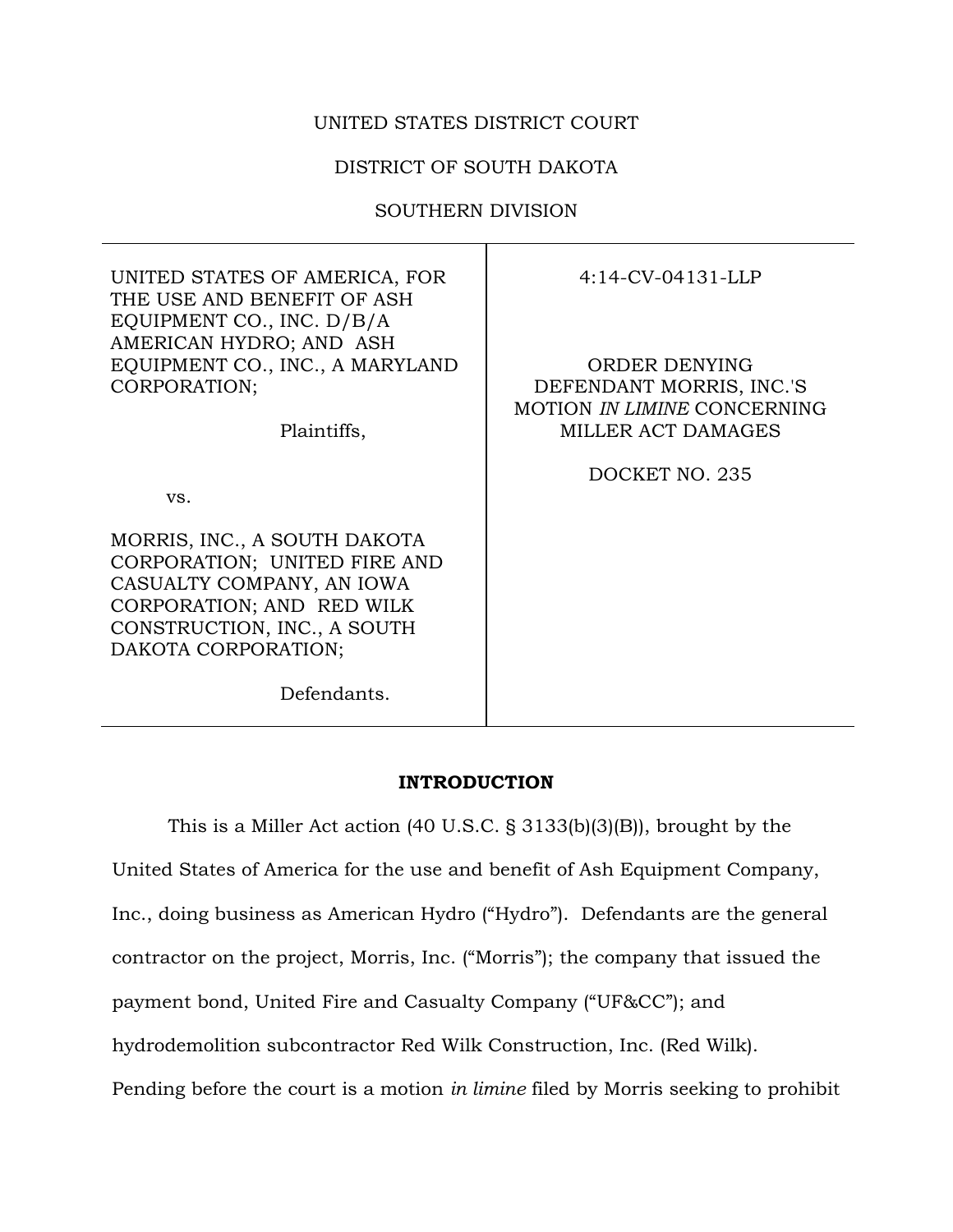Hydro from introducing certain elements of damages at trial on the grounds that such elements of damages are not allowed under the Miller Act. See Docket No. 235. This matter is before this court on the consent of all parties pursuant to 28 U.S.C. § 636(c).

#### **FACTS**

Defendant Morris contracted with the United States Army Corps of Engineers ("the Corps") to do work on the Fort Randall Dam spillway at Pickstown, South Dakota, in September, 2013. Morris obtained a Miller Act payment bond on the project from defendant UF&CC in the amount of \$7,472,670.25. The payment bond obligated Morris and UF&CC jointly and severally to guarantee payment to any subcontractor of Morris' who furnished labor and materials on the project as well as to persons who had a direct contractual relationship with Morris on the project.

The project plans and specifications of the Corps required concrete removal using hydrodemolition methods. Morris subcontracted this work to Red Wilk in October, 2013. Red Wilk in turn subcontracted with Hydro in April, 2014. Red Wilk promised to pay Hydro for Hydro's work on the project within 10 working days after Morris paid Red Wilk on monthly progress payments.

Hydro began work on the project in May, 2014. It removed its equipment and labor from the project work site on August 25, 2014. Hydro brought suit on August 22, 2014, after Red Wilk allegedly failed to pay for certain claims made by Hydro for completed work on the project. Hydro gave notice to Morris

2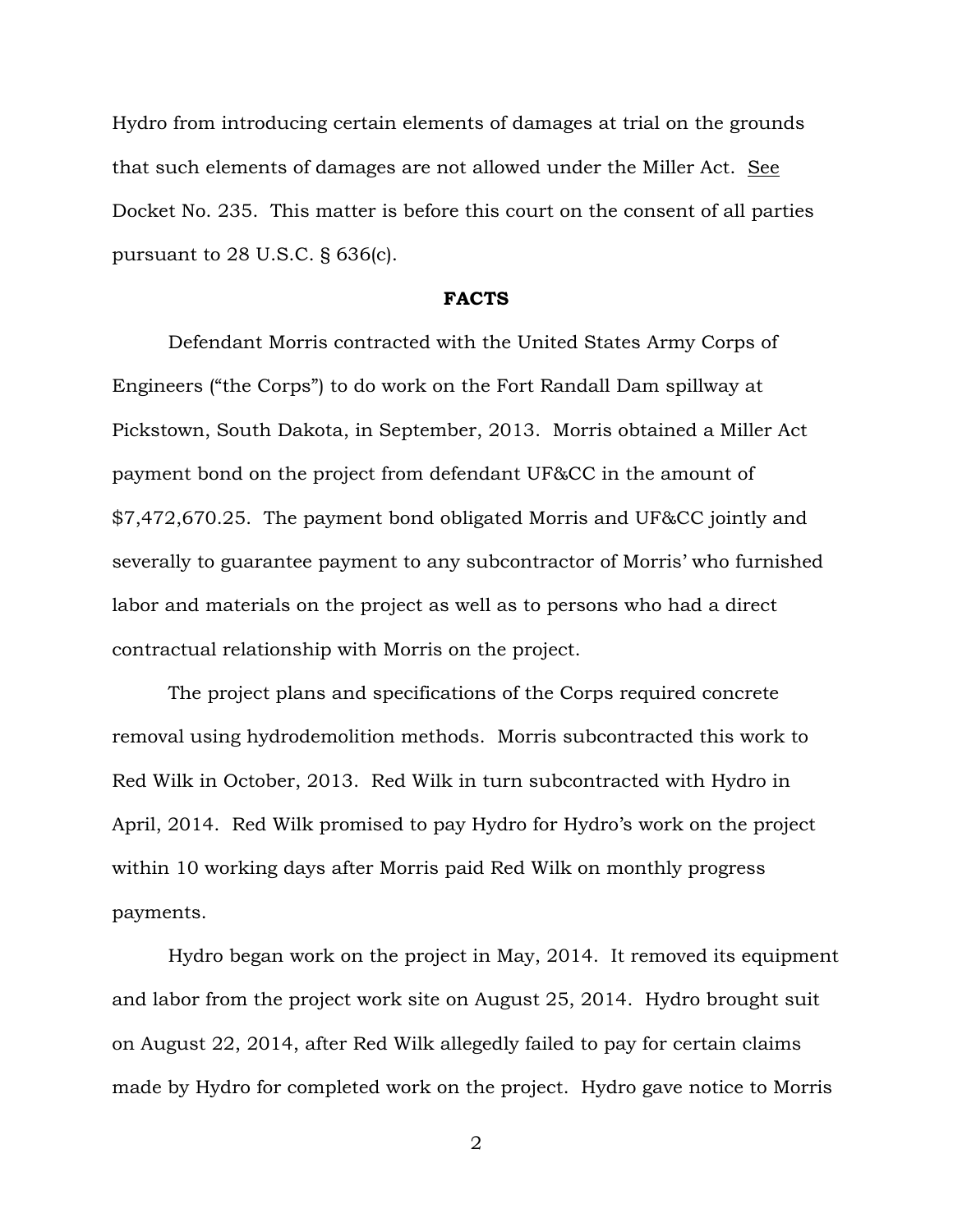that it had not been paid. In its complaint, Hydro asserts a common law breach of contract claim against Red Wilk, an equitable claim in *quantum meruit* against Morris, and a Miller Act claim against the UF&CC bond.

#### **DISCUSSION**

Morris now moves for an order *in limine* prohibiting Hydro from introducing evidence concerning certain damages at trial. Specifically, Morris seeks to prevent the jury from hearing Hydro's evidence as to unpaid unit price work, acceleration, lost productivity, unplanned executive oversight and management, lost profits and overhead, and "indirect equipment." See Docket No. 236. The basis for the motion is Morris' argument that these categories of damages are unavailable under the Miller Act.

Of course, this argument ignores the fact that Hydro has asserted a common law breach of contract claim against Red Wilk and a claim for *quantum meruit* against Morris. Thus, the Miller Act and its restrictions on the types of damages available is not the sole source of determining what evidence as to damages will be relevant at trial. Morris does not address in its motion whether the categories of damages at issue would be recoverable under Hydro's contract claim or *quantum meruit* claim.

Hydro resists Morris' motion on procedural grounds. It argues that Morris' *in limine* motion is really a motion for partial summary judgment as to Hydro's damages. As such, Hydro argues the court should not grant the motion because Morris' allegedly dispositive motion was not timely filed. This procedural argument appears to leave open the possibility that this court

3